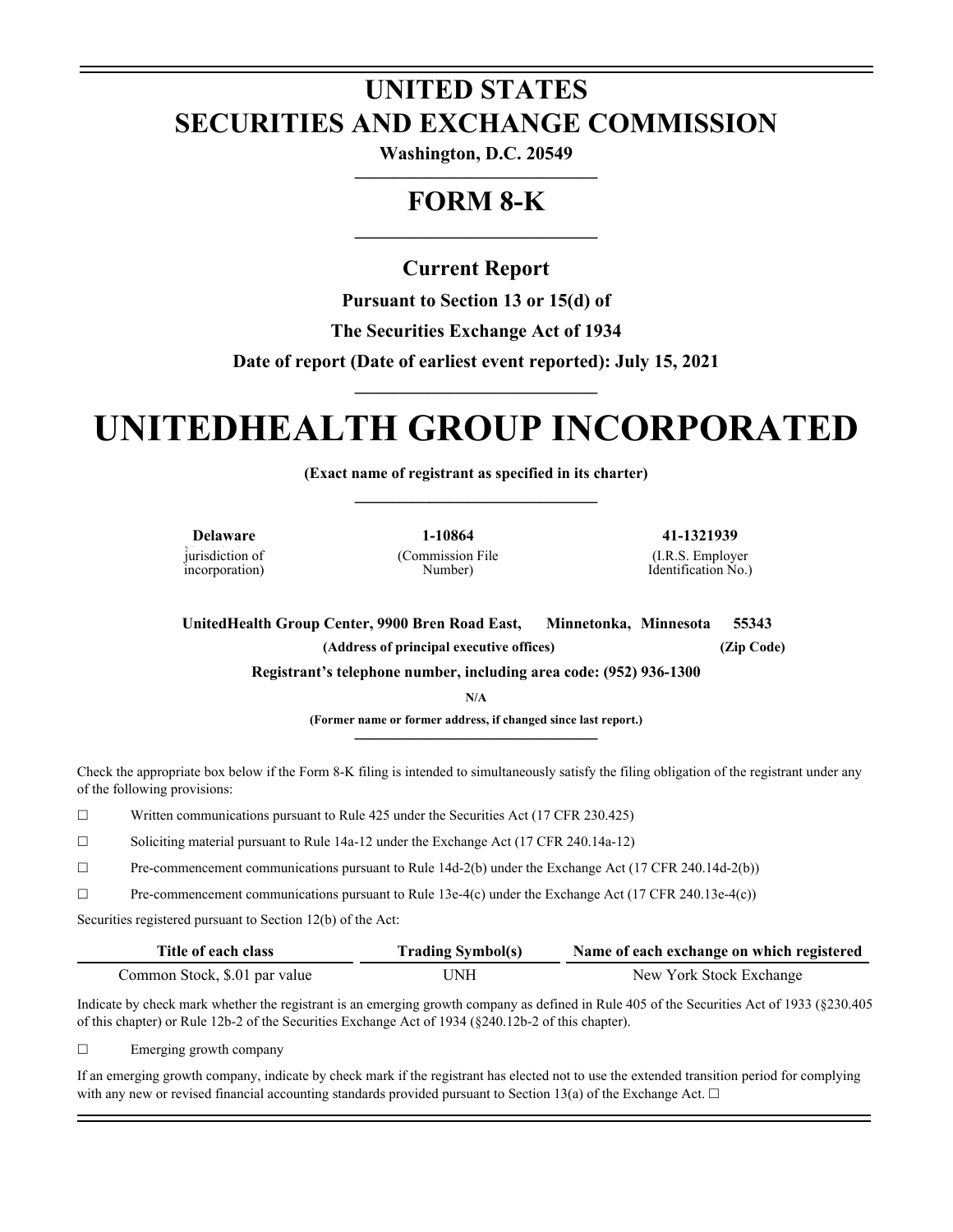#### **Item 2.02. Results of Operations and Financial Condition.**

On July 15, 2021, UnitedHealth Group Incorporated (the "Company") issued a press release announcing its second quarter 2021 results. A copy of the press release is furnished herewith as Exhibit 99.1 and incorporated herein by reference.

The information in this Item 2.02 shall not be deemed "filed" for purposes of Section 18 of the Securities Exchange Act of 1934, nor shall it be deemed incorporated by reference in any Company filing under the Securities Act of 1933 or the Securities Exchange Act of 1934, except as shall be expressly set forth by specific reference in such filing.

#### **Item 9.01. Financial Statements and Exhibits.**

| Exhibit | Description                                                  |
|---------|--------------------------------------------------------------|
| 99.1    | Press Release dated July 15, 2021                            |
| 104     | Cover Page Interactive Data File (formatted as Inline XBRL). |